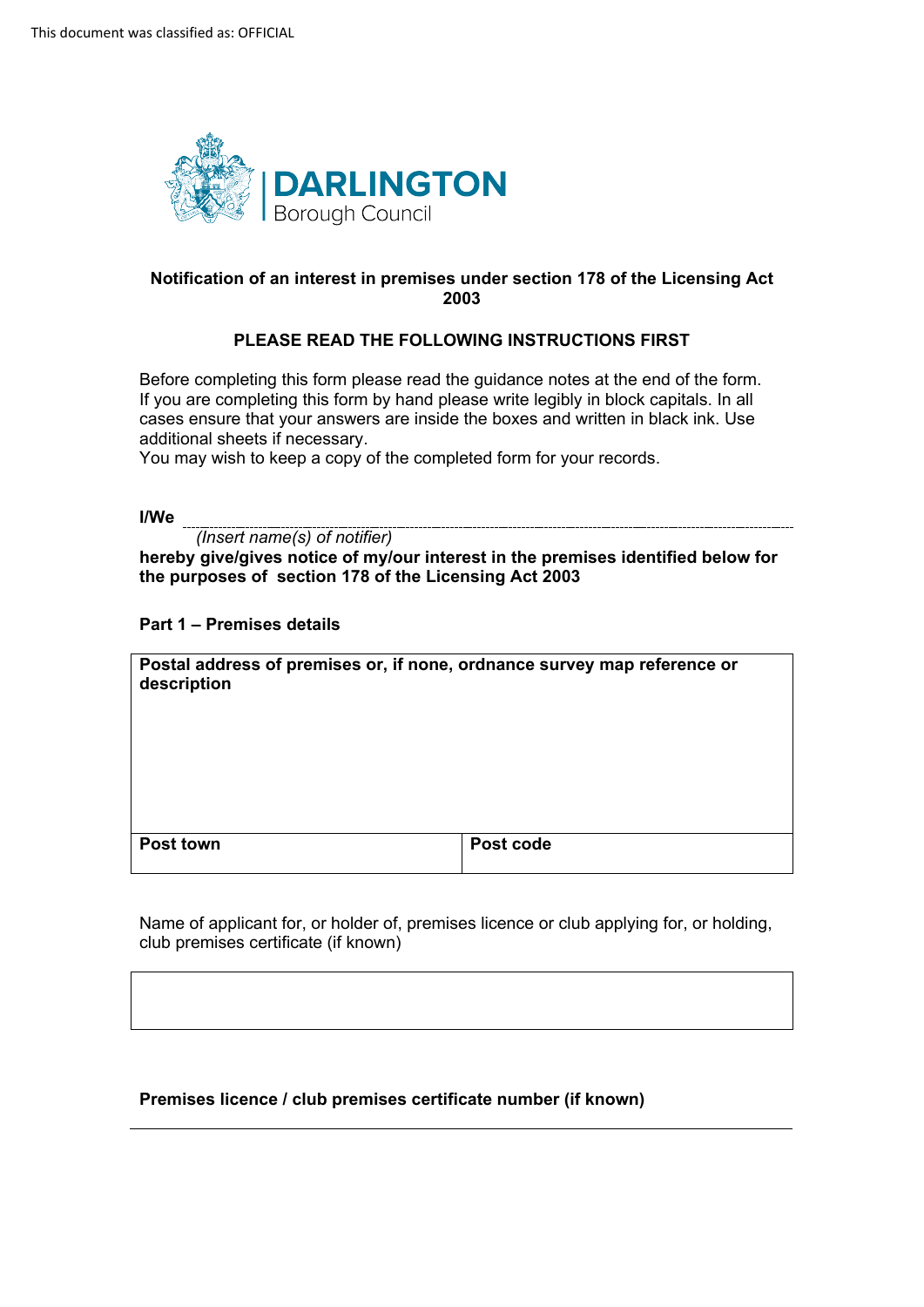2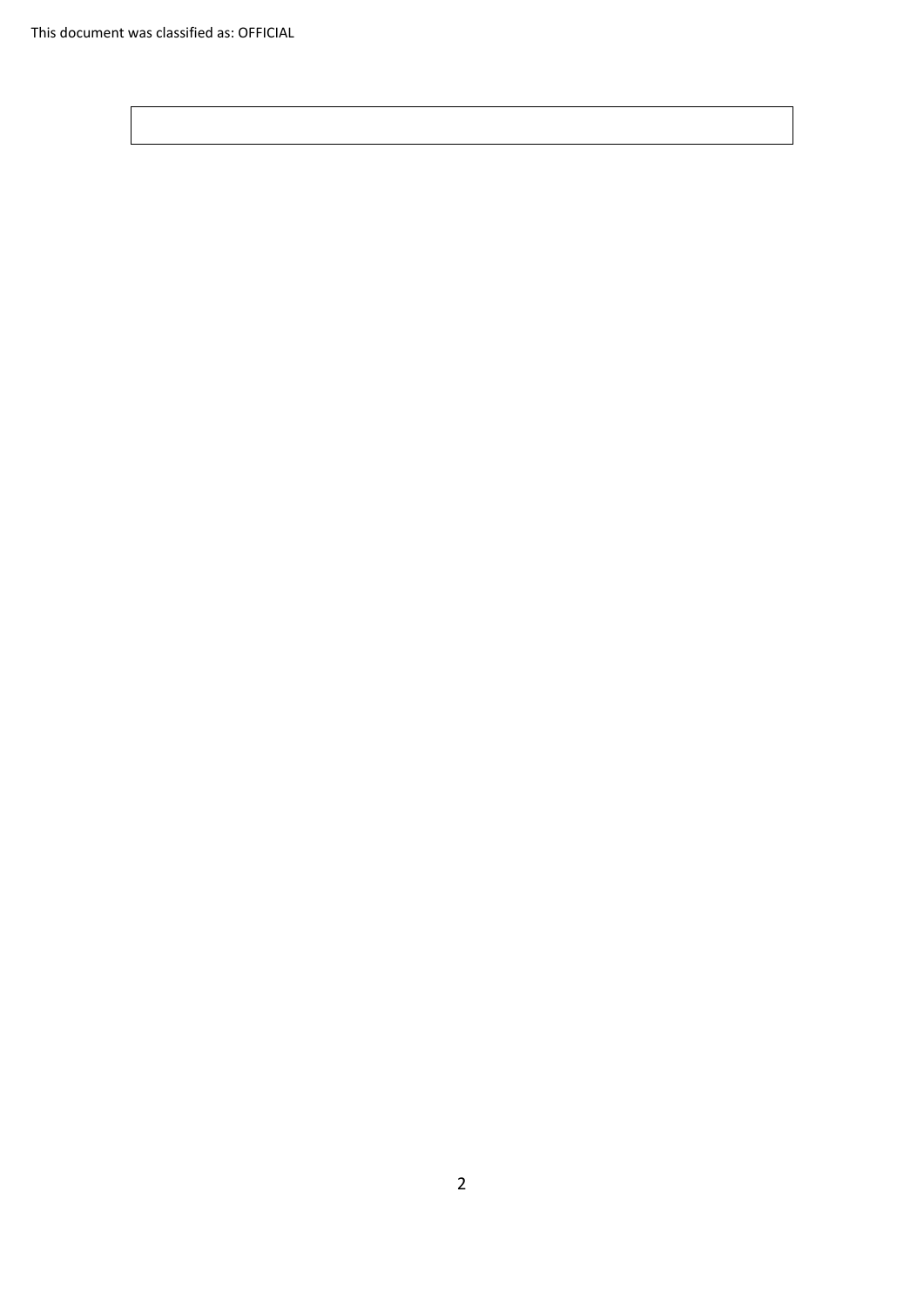# **Part 2 - Details of my/our interest in the premises**

| I/we                                                                                                             | <b>Please tick</b>          |
|------------------------------------------------------------------------------------------------------------------|-----------------------------|
| have a legal interest in the premises as freeholder or<br>a)<br>leaseholder                                      |                             |
| b) am/are the legal mortgagee in respect of the premises<br>(within the meaning of the Law of Property Act 1925) |                             |
| c) am/are in occupation of the premises                                                                          |                             |
| I /we are                                                                                                        |                             |
| a) an individual(s)                                                                                              | please complete section (A) |
| a company<br>b)                                                                                                  | please complete section (B) |
| a partnership<br>c)                                                                                              | please complete section (B) |
| an unincorporated association<br>d)                                                                              | please complete section (B) |
| e) other (for example, a statutory corporation)                                                                  | please complete section (B) |
| (A) DETAILS OF INDIVIDUAL                                                                                        |                             |
| <b>Please tick</b><br><b>Miss</b><br>Other title<br><b>Mrs</b><br>Ms<br>Mr                                       | (for example, Rev)          |
| <b>First names</b><br><b>Surname</b>                                                                             |                             |
|                                                                                                                  |                             |
| <b>Current postal</b><br>address if<br>different from<br>premises<br>address                                     |                             |
| <b>Postcode</b><br><b>Post Town</b>                                                                              |                             |
| Contact phone number in working hours (if any)                                                                   |                             |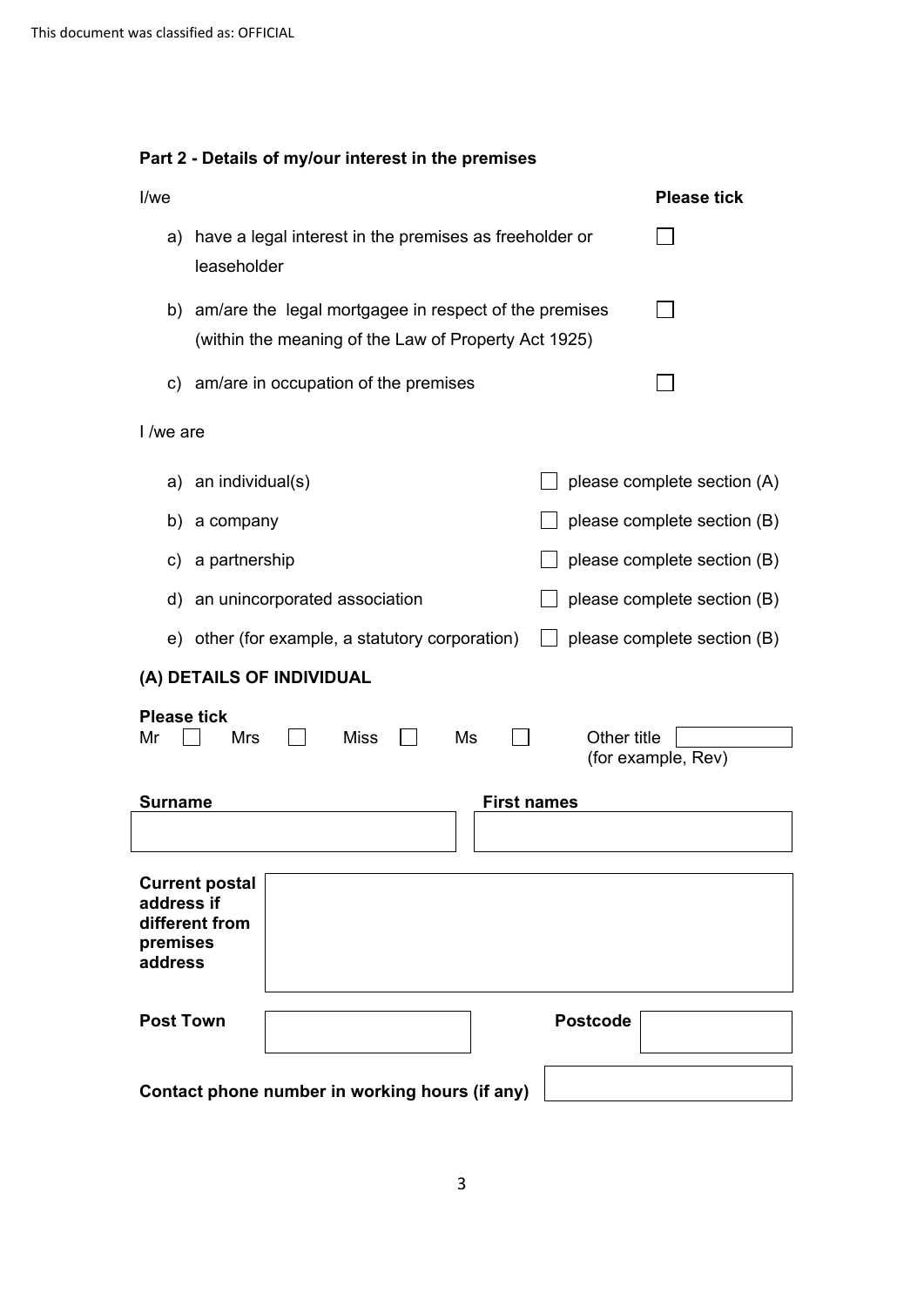| <b>E-mail address</b><br>(optional)                                                       |  |
|-------------------------------------------------------------------------------------------|--|
| <b>DETAILS OF SECOND INDIVIDUAL</b>                                                       |  |
| <b>Please tick</b><br>Mrs<br><b>Miss</b><br>Ms<br>Other title<br>Mr<br>(for example, Rev) |  |
| <b>Surname</b><br><b>First names</b>                                                      |  |
|                                                                                           |  |
| <b>Current postal</b><br>address if<br>different from<br>premises<br>address              |  |
| <b>Post Town</b><br><b>Postcode</b>                                                       |  |
| Contact phone number in working hours (if any)                                            |  |
| <b>E-mail address</b><br>(optional)                                                       |  |

# **(B) DETAILS OF NON-INDIVIDUAL**

Please provide name and registered address of notifier in full. Where appropriate please give any registered number. In the case of a partnership or other joint venture (other than a body corporate), please give the name and address of each party concerned

| <b>Name</b>    |  |  |
|----------------|--|--|
|                |  |  |
|                |  |  |
|                |  |  |
|                |  |  |
| <b>Address</b> |  |  |
|                |  |  |
|                |  |  |
|                |  |  |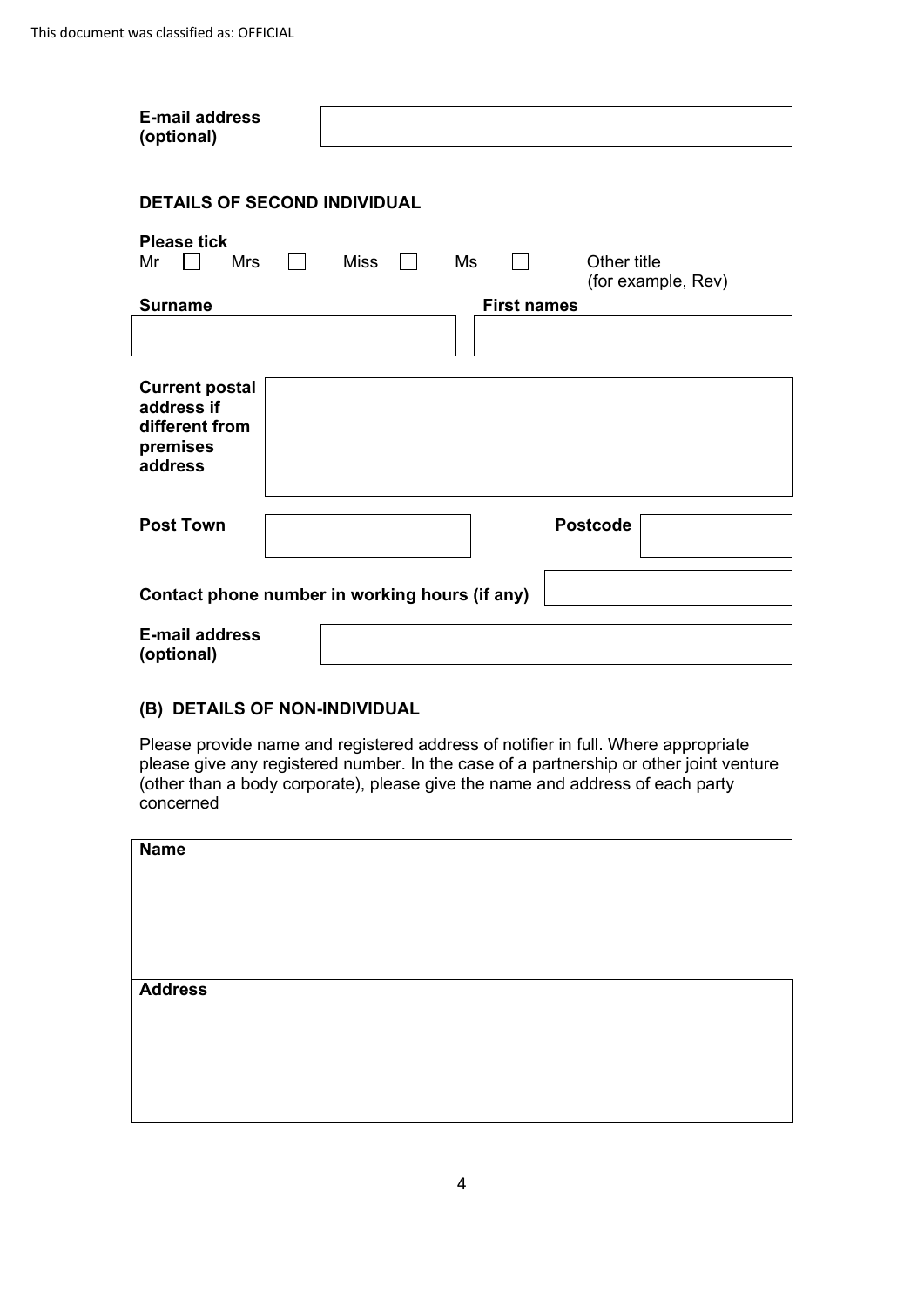| Registered number (where applicable)                                                           |
|------------------------------------------------------------------------------------------------|
| Description of applicant (for example partnership, company, unincorporated<br>association etc) |
| Telephone number (if any)                                                                      |
| E-mail address (optional)                                                                      |

I have made or enclosed payment of the fee

**IT IS AN OFFENCE, UNDER SECTION 158 OF THE LICENSING ACT 2003, TO MAKE A FALSE STATEMENT IN OR IN CONNECTION WITH THIS APPLICATION. THOSE WHO MAKE A FALSE STATEMENT MAY BE LIABLE ON SUMMARY CONVICTION TO A FINE OF ANY AMOUNT.** 

□

**Please tick yes** 

**Part 3 – Signatures** (please read guidance note 1)

**Signature of notifier or notifier's solicitor or other duly authorised agent (See guidance note 2). If signing on behalf of the notifier please state in what capacity.** 

**Signature** 

Date

…………………………………………………………………………………………………

…………………………………………………………………………………………………

Capacity

 **authorised agent** (please read guidance note 3)**. If signing on behalf of the**  Capacity ………………………………………………………………………………………………… **For joint notifiers signature of 2nd notifier 2nd notifier's solicitor or other notifier please state in what capacity.** 

**Signature** 

**Date** 

…………………………………………………………………………………………………

…………………………………………………………………………………………………

Capacity

Capacity …………………………………………………………………………………………………